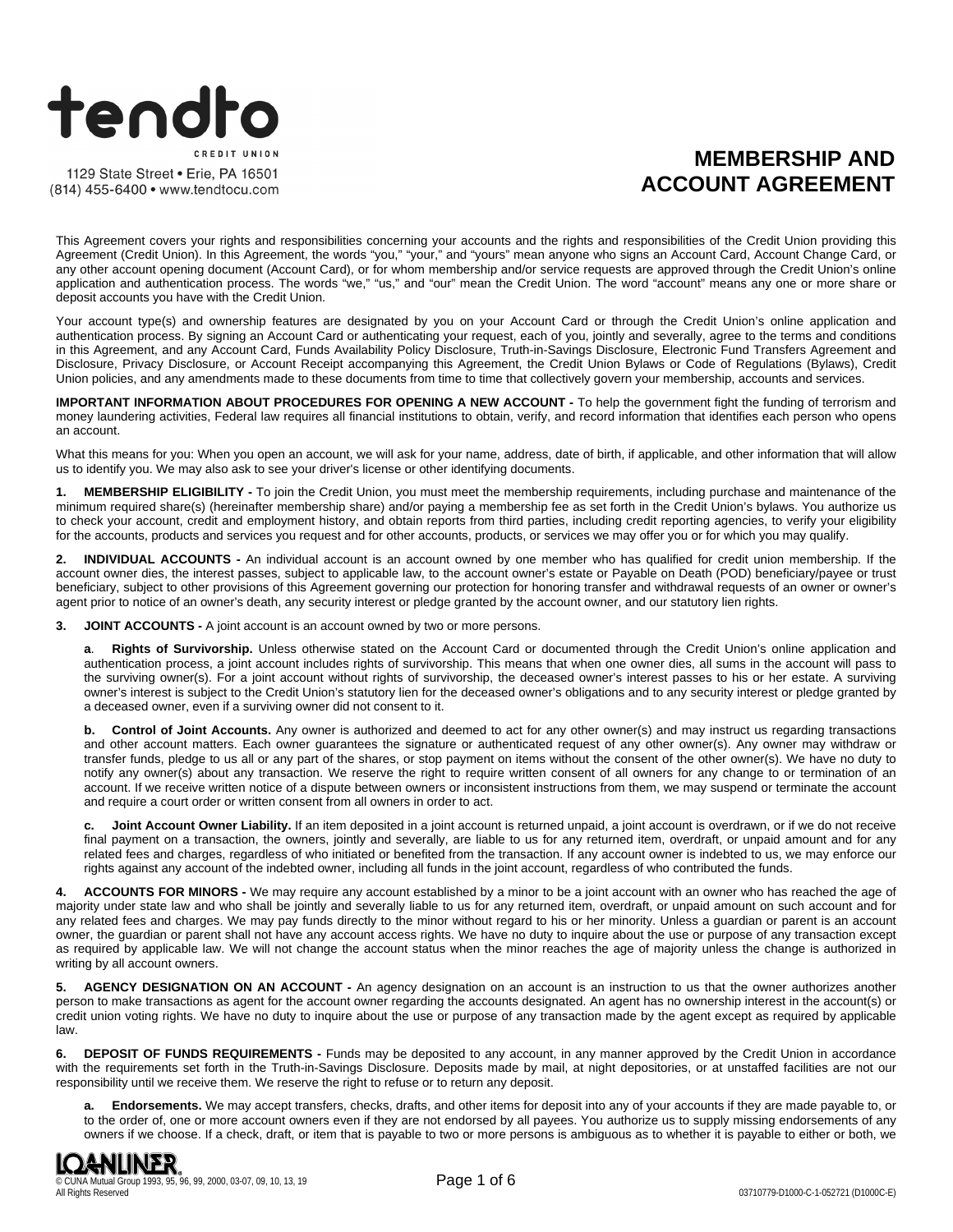may process the check, draft, or item as though it is payable to either person. If an insurance, government, or other check or draft requires an endorsement, we may require endorsement as set forth on the item. Endorsements must be made on the back of the check or draft within 1½ inches of the top edge, although we may accept endorsements outside this space. However, any loss we incur from a delay or processing error resulting from an irregular endorsement or other markings by you or any prior endorser will be your responsibility. If we offer a remote deposit capture service and you have been approved to use the service to make deposits to your account, you agree that, prior to transmitting check or draft images, you will restrictively endorse each original check or draft in accordance with any other agreement with us that governs this service.

**b. Collection of Items.** We act only as your agent and we are not responsible for handling items for deposit or collection beyond the exercise of ordinary care. We are not liable for the loss of an item in transit or the negligence of any correspondent. Each correspondent will only be liable for its own negligence. We may send any item for collection. Items drawn on an institution located outside the United States are handled on a collection basis only. You waive any notice of nonpayment, dishonor, or protest regarding items we purchase or receive for credit or collection to your account. We reserve the right to pursue collection of previously dishonored items at any time, including giving a payor financial institution extra time beyond any midnight deadline limits.

**c. Restrictive Legends.** Some checks and drafts contain restrictive legends or similar limitations on the front of the item. Examples of restrictive legends include "two signatures required," "void after 60 days," and "not valid over \$500.00." We are not liable for payment of any check or draft contrary to a restrictive legend or other limitation contained in or on the item unless we have specifically agreed in writing to the restriction or limitation.

**d. Final Payment.** All checks, drafts, automated clearinghouse (ACH) transfers or other items credited to your account are provisional until we receive final payment. If final payment is not received, we may charge your account for the amount of such items and impose a returned item fee on your account. Any collection fees we incur may be charged to your account. We reserve the right to refuse or return any item or fund transfer.

**e. Direct Deposits.** We may offer direct deposit services, including preauthorized deposits (e.g., payroll checks, Social Security or retirement checks, or other government checks) or preauthorized transfers from other accounts. You must authorize direct deposits or preauthorized transfers by completing a separate authorization document. You must notify us if you wish to cancel or change a direct deposit or preauthorized transfer. Any cancellation or change will become effective once we receive notice from you and have a reasonable period of time to act on your request. If your account is overdrawn, you authorize us to deduct the amount your account is overdrawn from any deposit, including deposits of government payments or benefits. If we are required to reimburse the U.S. Government for any benefit payment directly deposited into your account, we may deduct the amount returned from any of your accounts, unless prohibited by law.

**f. Crediting of Deposits.** Deposits will be credited to your account on the day we consider them received as stated in our Funds Availability Policy Disclosure.

## **7. ACCOUNT ACCESS**

**a. Authorized Signature.** Your signature on the Account Card, or authentication and approval of your account, authorizes your account access. We will not be liable for refusing to honor any item or instruction if we believe the signature is not genuine. If you have authorized the use of a facsimile signature, we may honor any check or draft that appears to bear your facsimile signature, even if it was made by an unauthorized person. You authorize us to honor transactions initiated by a third person to whom you have given your account information, even if you do not authorize a particular transaction.

**b. Access Options.** You may access your account(s) in any manner we permit including, for example, in person at one of our branch offices, at an ATM or point-of-sale device, or by mail, telephone, automatic transfer, internet access or mobile application. We may return as unpaid any check or draft drawn on a form we do not provide, and you are responsible for any losses, expenses or fees we incur as a result of handling such a check or draft. We have the right to review and approve any form of power of attorney and may restrict account withdrawals or transfers. We may refuse to honor a power of attorney if our refusal is conducted in accordance with applicable state law.

**c. Credit Union Examination.** We may disregard any information on any check or draft other than the signature of the drawer, the amount of the item, and any magnetic encoding. You agree that we do not fail to exercise ordinary care in paying an item solely because our procedures do not provide for sight examination of items.

**8. FUND TRANSFERS -** Fund transfers we permit that are subject to Article 4A of the Uniform Commercial Code, such as wire transfers, will be subject to such provisions of the Uniform Commercial Code as enacted by the state where the main office of the Credit Union is located, except as otherwise provided in this Agreement. ACH transfers are subject to rules of the National Automated Clearinghouse Association (NACHA). We may execute certain requests for fund transfers by Fedwire which are subject to the Federal Reserve Board's Regulation J.

**a. Authorization for Transfers/Debiting of Accounts.** You may make or order fund transfers to or from your account. We will debit your account for the amount of a fund transfer from your account and will charge your account for any fees related to the transfer.

**b. Right to Refuse to Make Transfers/Limitation of Liability.** Unless we agree otherwise in writing, we reserve the right to refuse to execute any payment order to transfer funds to or from your account. We are not obligated to execute any payment order to transfer funds out of your account if the amount of the requested transfer plus applicable fees exceeds the available balance in your account. We are not liable for errors, delays, interruptions or transmission failures caused by third parties or circumstances beyond our control including mechanical, electronic or equipment failure. In addition, we will not be liable for consequential, special, punitive or indirect loss or damage you may incur in connection with fund transfers to or from your account.

**c. No Notice Required.** We will not provide you with notice when fund transfers are credited to your account. You will receive notice of such credits on your account statements. You may contact us to determine whether a payment has been received.

**d. Interest Payments.** If we fail to properly execute a payment order and such action results in a delay in payment to you, we will pay you dividends or interest, whichever applies to your account, for the period of delay as required by applicable law. You agree that the dividend or interest rate paid to you will be based on the lowest nominal dividend or interest rate we were paying on any account during that period.

**e. Provisional Credit for ACH Transactions.** We may provisionally credit your account for an ACH transfer before we receive final settlement. If we do not receive final settlement, we may reverse the provisional credit or require you to refund us the amount provisionally credited to your account, and the party originating the transfer will not be considered to have paid you.

**f. Payment Order Processing and Cut-off Times.** Payment orders we accept will be executed within a reasonable time of receipt. Unless we have agreed otherwise in writing, a payment order may not necessarily be executed on the date it is received or on a particular date you specify. Cut-off times may apply to the receipt, execution and processing of fund transfers, payment orders, cancellations, and amendments. Fund transfers, payment orders, cancellations, and amendments received after a cut-off time may be treated as having been received on the next fund transfer business day. Information about any cut-off times is available upon request. From time to time, we may need to temporarily suspend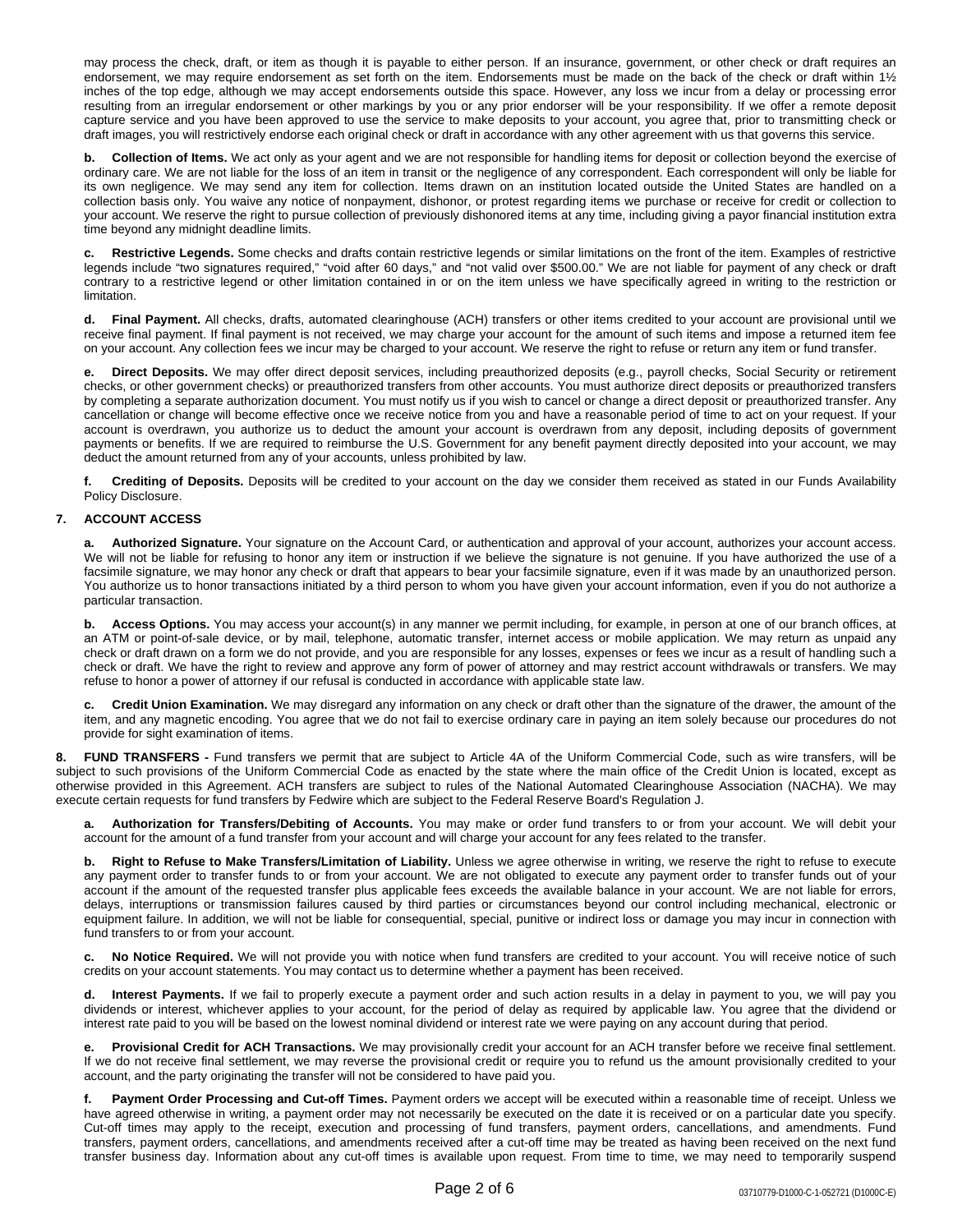processing of a transaction for greater scrutiny or verification in accordance with applicable law. This action may affect settlement or availability of the transaction.

**g. Identifying Information.** If your payment order identifies the recipient and any financial institution by name and account or other identifying number, the Credit Union and any other financial institutions facilitating the transfer may rely strictly on the account or other identifying number, even if the number identifies a different person or financial institution.

**h. Amendments and Cancellations of Payment Orders.** Any account owner may amend or cancel a payment order regardless of whether that person initiated the order. We may refuse requests to amend or cancel a payment order that we believe will expose the Credit Union to liability or loss. Any request to amend or cancel a payment order that we accept will be processed within a reasonable time after it is received. You agree to hold us harmless from and indemnify us for all losses and expenses resulting from any actual or attempted amendment or cancellation of a payment order.

**i. Security Procedures.** We may require you to follow a security procedure to execute, amend or cancel a payment order so that we may verify the authenticity of the order, amendment or cancellation. You agree that the security procedure established by separate agreement between you and the Credit Union is commercially reasonable. If you refuse to follow a commercially reasonable security procedure that we offer, you agree to be bound by any payment order, whether authorized or not, that is issued in your name and accepted by us in good faith in accordance with the security procedure you choose.

**j. Duty to Report Unauthorized or Erroneous Fund Transfers.** You must exercise ordinary care to identify and report unauthorized or erroneous fund transfers on your account. You agree that you will review your account(s) and periodic statement(s). You further agree you will notify us of any unauthorized or erroneous transfers within the time frames described in the "Statements" section of this Agreement.

**k. Recording Telephone Requests.** You agree that we may record payment order, amendment and cancellation requests as permitted by applicable law.

**l. Remittance Transfers.** A "remittance transfer" is an electronic transfer of funds of more than \$15.00 which is requested by a sender and sent to a designated recipient in a foreign country by a remittance transfer provider. If we act as a remittance transfer provider and conduct a remittance transfer(s) on your behalf, the transaction(s) will be governed by 12 C.F.R. part 1005, subpart B - Requirements for remittance transfers. Terms applicable to such transactions may vary from those disclosed herein and will be disclosed to you at the time such services are requested and rendered in accordance with applicable law.

**9. ACCOUNT RATES AND FEES -** We pay account earnings and assess fees against your account as set forth in the Truth-in-Savings Disclosure and Schedule of Fees and Charges. We may change the Truth-in-Savings Disclosure or Schedule of Fees and Charges at any time and will notify you as required by law.

## **10. TRANSACTION LIMITATIONS**

**a. Withdrawal Restrictions.** We will pay checks or drafts, permit withdrawals, and make transfers from the available balance in your account. The availability of funds in your account may be delayed as described in our Funds Availability Policy Disclosure. We may also pay checks or drafts, permit withdrawals, and make transfers when you have an insufficient available balance in your account if you have established an overdraft protection plan or, if you do not have such a plan with us, in accordance with our overdraft payment policy.

We may refuse to allow a withdrawal in some situations and will advise you accordingly if, for example: (1) there is a dispute between account owners (unless a court has ordered the Credit Union to allow the withdrawal); (2) a legal garnishment or attachment is served; (3) the account secures any obligation to us; (4) required documentation has not been presented; or (5) you fail to repay a credit union loan on time. We may require you to give written notice of 7 to 60 days before any intended withdrawals.

**b. Transfer Limitations.** We may limit the dollar amount or the number of transfers from your account. Please consult your Truth-in-Savings Disclosure or your Electronic Fund Transfers Agreement and Disclosure.

**11. CERTIFICATE ACCOUNTS -** Any term share, share certificate, time deposit or certificate of deposit account (certificate account), whichever we offer as allowed by applicable federal or state law, is subject to the terms of this Agreement, the Truth-in-Savings Disclosure, the Account Receipt for each account, and any other documents we provide for the account, the terms of which are incorporated herein by reference.

#### **12. OVERDRAFTS**

**a. Payment of Overdrafts.** If, on any day, the available balance in your share or deposit account is not sufficient to pay the full amount of a check, draft, transaction, or other item, plus any applicable fee, that is posted to your account, we may return the item or pay it, as described below. The Credit Union's determination of an insufficient available account balance may be made at any time between presentation and the Credit Union's midnight deadline with only one review of the account required. We do not have to notify you if your account does not have a sufficient available balance in order to pay an item. Your account may be subject to a fee for each item regardless of whether we pay or return the item. We may charge a fee each time an item is submitted or resubmitted for payment; therefore, you may be assessed more than one fee as a result of a returned item and resubmission(s) of the returned item.

If we offer standard overdraft services, this service allows us to authorize payment for the following types of transactions regardless of whether your share or deposit account has sufficient funds: (1) share drafts/checks and other transactions made using your checking account, except as otherwise described below; (2) automatic bill payments; (3) and ACH transactions. For ATM and one-time debit card transactions, you must affirmatively consent to such coverage. Without your consent, the Credit Union may not authorize and pay an ATM or one-time debit card transaction that will result in insufficient funds in your account. If you have established a service linking your share or deposit account with other individual or joint accounts, you authorize us to transfer funds from another account of yours to cover an insufficient item, including transfers from a share or deposit account, an overdraft line-of-credit account, or other account you so designate. Services and fees for these transactions are shown in the document the Credit Union uses to capture your affirmative consent and the Schedule of Fees and Charges.

Except as otherwise agreed in writing, if we exercise our right to use our discretion to pay such items that result in an insufficiency of funds in your account, we do not agree to pay them in the future and may discontinue coverage at any time without notice. If we pay these items or impose a fee that results in insufficient funds in your account, you agree to pay the insufficient amount, including the fee assessed by us, in accordance with our standard overdraft services or any other service you may have authorized with us or, if you do not have such protections with us, in accordance with any overdraft payment policy we have, as applicable.

**b. How Transactions are Posted to Your Account.** Basically, there are two types of transactions that affect your account: credits (deposits of money into your account) and debits (payments out of your account). It is important to understand how each is applied to your account so that you know how much money you have and how much is available to you at any given time. This section explains generally how and when we post transactions to your account.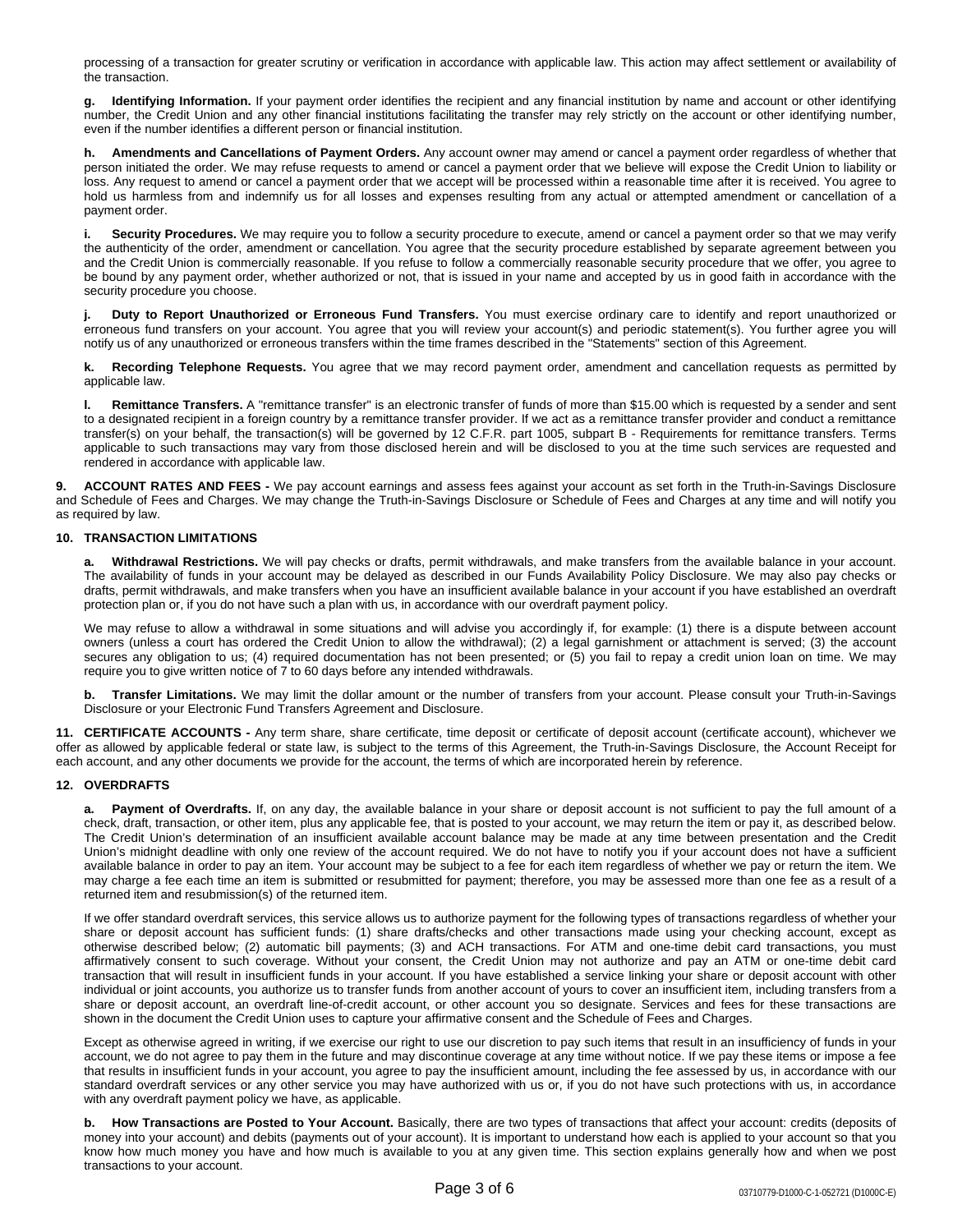**Credits.** Deposits are generally added to your account when we receive them. However, in some cases when you deposit a check, the full amount of the deposit may not be available to you at the time of deposit. Please refer to the Funds Availability Policy Disclosure for details regarding the timing and availability of funds from deposits.

**Debits.** There are several types of debit transactions. Common debit transactions are generally described below. Keep in mind that there are many ways transactions are presented for payment by merchants, and we are not necessarily in control of when transactions are received.

- **• Checks.** When you write a check, it is processed through the Federal Reserve system. We receive data files of cashed checks from the Federal Reserve each day. The checks drawn on your account are compiled from these data files and paid each day. We process the payments from low to high dollar value.
- **• ACH Payments.** We receive data files every day from the Federal Reserve with Automated Clearing House (ACH) transactions. These include, for example, automatic bill payments you have authorized. ACH transactions for your account are posted throughout the day from low to high dollar value.
- **• PIN-Based Debit Card Purchase Transactions.** These are purchase transactions using your debit card for which a merchant may require you to enter your personal identification number (PIN) at the time of sale. They are processed through a PIN debit network. These transactions are similar to ATM withdrawal transactions because the money is usually deducted from your account immediately at the time of the transaction. However, depending on the merchant, a PIN-based transaction may not be immediately presented for payment.
- **• Signature-Based Debit Card Purchase Transactions.** These are purchase transactions using your debit card that are processed through a signature-based network. Rather than entering a PIN, you typically sign for the purchase; however, merchants may not require your signature for certain transactions. Merchants may seek authorization for these types of transactions. The authorization request places a hold on funds in your account when the authorization is completed. The "authorization hold" will reduce your available balance by the amount authorized but will not affect your actual balance. The transaction is subsequently processed by the merchant and submitted to us for payment. This can happen hours or sometimes days after the transaction, depending on the merchant and its payment processor. These payment requests are received in real time throughout the day and are posted to your account when they are received.

The amount of an authorization hold may differ from the actual payment because the final transaction amount may not yet be known to the merchant when you present your card for payment. For example, if you use your debit card at a restaurant, a hold will be placed in an amount equal to the bill presented to you; but when the transaction posts, it will include any tip that you may have added to the bill. This may also be the case where you present your debit card for payment at gas stations, hotels and certain other retail establishments. We cannot control how much a merchant asks us to authorize, or when a merchant submits a transaction for payment.

This is a general description of certain types of transactions. These practices may change, and we reserve the right to pay items in any order we choose as permitted by law.

**c. Understanding Your Account Balance.** Your checking account has two kinds of balances: the actual balance and the available balance. Your actual balance reflects the full amount of all deposits to your account as well as payment transactions that have been posted to your account. It does not reflect checks you have written and are still outstanding or transactions that have been authorized but are still pending. Your available balance is the amount of money in your account that is available for you to use. Your available balance is your actual balance less: (1) holds placed on deposits; (2) holds on debit card or other transactions that have been authorized but are not yet posted; and (3) any other holds, such as holds related to pledges of account funds and minimum balance requirements or to comply with court orders. We use your available balance to determine whether there are sufficient funds in your account to pay items, including checks and drafts, as well as ACH, debit card and other electronic transactions. Pending transactions and holds placed on your account may reduce your available balance and may cause your account to become overdrawn regardless of your actual balance. In such cases, subsequent posting of the pending transactions may further overdraw your account and be subject to additional fees. You should assume that any item which would overdraw your account based on your available balance may create an overdraft. You may check your available balance online at www.tendtocu.com, at an ATM, by visiting a credit union branch or by calling us at 800-651-6593.

**13. POSTDATED AND STALEDATED CHECKS OR DRAFTS -** You agree not to issue any check or draft that is payable on a future date (postdated). If you do draw or issue a check or draft that is postdated and we pay it before that date, you agree that we shall have no liability to you for such payment. You agree not to deposit checks, drafts, or other items before they are properly payable. We are not obligated to pay any check or draft drawn on your account that is presented more than six months past its date; however, if the check or draft is paid against your account, we will have no liability for such payment.

#### **14. STOP PAYMENT ORDERS**

**a. Stop Payment Order Request.** Any owner may request a stop payment order on any check or draft drawn on the owner's account. To be binding, the order must accurately describe the check or draft, including the exact account number, check or draft number, and amount of the check or draft. This exact information is necessary for the Credit Union to identify the check or draft. If we receive incorrect or incomplete information, we will not be responsible for failing to stop payment on the check or draft. In addition, we must receive sufficient advance notice of the stop payment order to allow us a reasonable opportunity to act on it. If we recredit your account after paying a check or draft over a valid and timely stop payment order, you agree to sign a statement describing the dispute with the payee, to assign to us all of your rights against the payee or other holders of the check or draft, and to assist us in any legal action.

Stop payment orders for preauthorized debit transactions from your account are governed by Regulation E. Please refer to the Electronic Fund Transfers Agreement and Disclosure for rules regarding stop payments on preauthorized debit transactions.

**b. Duration of Order.** You may make an oral stop payment order which will lapse within 14 calendar days unless you confirm it in writing, or in a record if allowed by applicable law, within that time. A written stop payment order is effective for six months and may be renewed for additional sixmonth periods by submitting a renewal request in writing, or in a record if allowed by applicable law, before the stop payment order then in effect expires. We do not have to notify you when a stop payment order expires.

**c. Liability.** Fees for stop payment orders are set forth in the Truth-in-Savings Disclosure or Schedule of Fees and Charges. You may not stop payment on any certified check, cashier's check, teller's check, or any other check, draft, or payment guaranteed by us. Although payment of an item may be stopped, you may remain liable to any item holder, including us. You agree to indemnify and hold the Credit Union harmless from all costs, including attorney's fees and all damages or claims related to our refusal to pay an item, as well as claims of any joint account owner or of any payee or endorsee for failing to stop payment of an item as a result of incorrect information provided by you.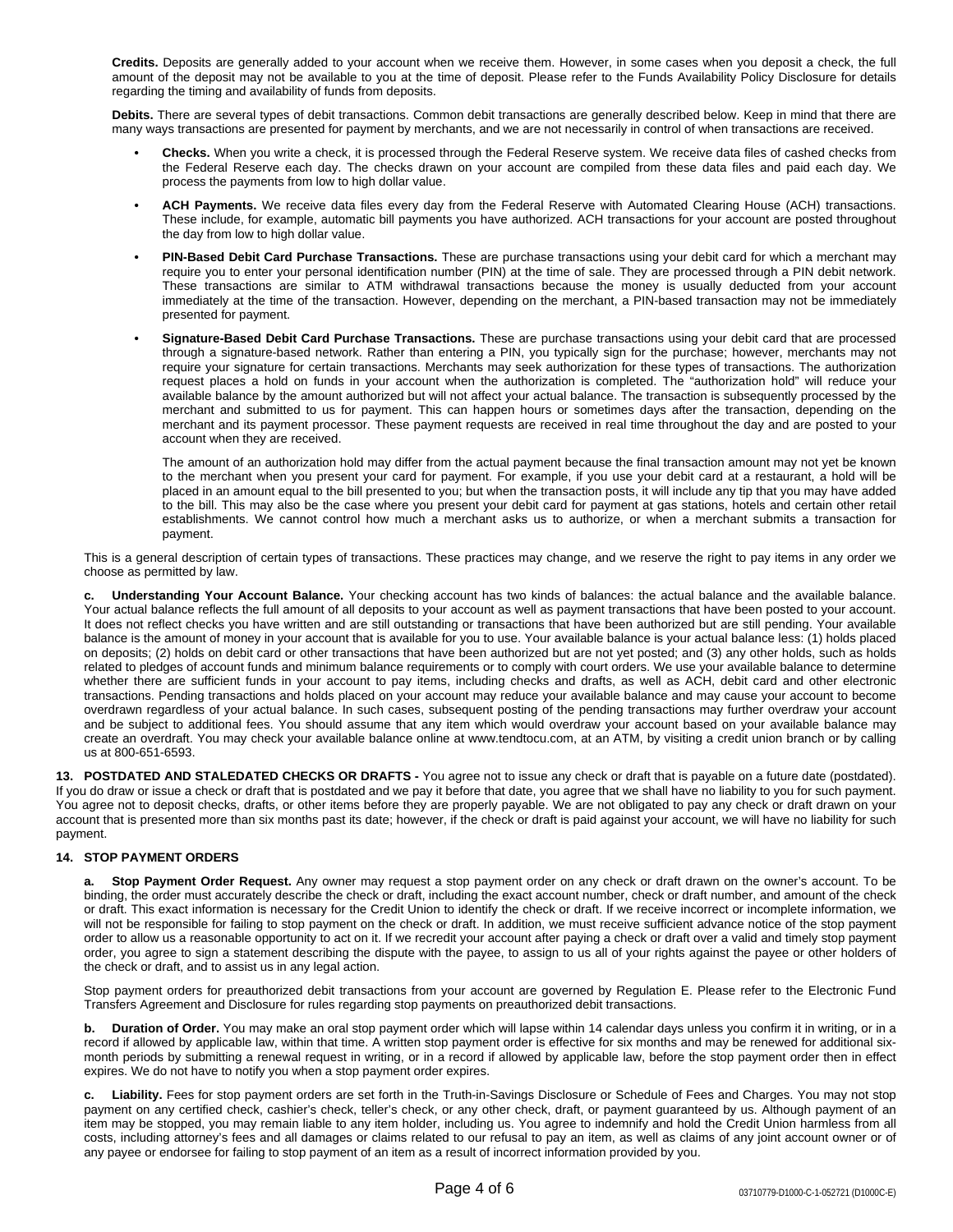**15. CREDIT UNION LIABILITY -** If we do not properly complete a transaction according to this Agreement, we will be liable for your losses or damages not to exceed the amount of the transaction, except as otherwise provided by law. We will not be liable if, for example: (1) your account contains an insufficient available balance for the transaction; (2) circumstances beyond our control prevent the transaction; (3) your loss is caused by your or another financial institution's negligence; or (4) your account funds are subject to legal process or other claim. We will not be liable for consequential damages, except liability for wrongful dishonor. We are not responsible for a check or draft that is paid by us if we acted in a commercially reasonable manner and exercised ordinary care. We exercise ordinary care if our actions or nonactions are consistent with applicable state law, Federal Reserve regulations and operating letters, clearinghouse rules, and general financial institution practices followed in the area we serve. You grant us the right, in making payments of deposited funds, to rely exclusively on the form of the account and the terms of this Agreement. Any conflict regarding what you and our employees say or write will be resolved by reference to this Agreement.

**16. CHECKS OR DRAFTS PRESENTED FOR PAYMENT IN PERSON -** We may refuse to accept any check or draft drawn on your account that is presented for payment in person. Such refusal shall not constitute a wrongful dishonor of the check or draft, and we shall have no liability for refusing payment. If we agree to cash a check or draft that is presented for payment in person, we may require the presenter to pay a fee. Any applicable check or draft cashing fees are stated in the Schedule of Fees and Charges.

**17. REMOTELY CREATED CHECKS OR DRAFTS -** For purposes of this paragraph, "account" means a transaction account, credit account, or any other account on which checks or drafts may be drawn. A remotely created check or draft is a check or draft created by someone other than the person on whose account the check or draft is drawn. A remotely created check or draft is generally created by a third party payee as authorized by the owner of the account on which the check or draft is drawn. Authorization is usually made over the telephone or through online communication. The owner of the account does not sign a remotely created check or draft. In place of the owner's signature, the remotely created check or draft usually bears a statement that the owner authorized the check or draft or bears the owner's printed or typed name. If you authorize a third party to draw a remotely created check or draft against your account, you may not later revoke or change your authorization. It is your responsibility to resolve any authorization issues directly with the third party. We are not required to credit your account and may charge against your account any remotely created check or draft for which the third party has proof of your authorization.

**18. PLEDGE, RIGHT OF OFFSET AND STATUTORY LIEN -** Unless prohibited by law, you pledge and grant as security for all obligations you may have now or in the future, except obligations secured by your principal residence, all shares and dividends and all deposits and interest, if any, in all accounts you have with us now and in the future. If you pledge a specific dollar amount in your account(s) for a loan, we will freeze the funds in your account(s) to the extent of the outstanding balance of the loan or, if greater, the amount of the pledge if the loan is a revolving loan. Otherwise, funds in your pledged account(s) may be withdrawn unless you are in default. You agree we have the right to offset funds in any of your accounts against the obligation owed to us. Federal or state law (depending upon whether we have a federal or state charter) gives us a lien on all shares and dividends and all deposits and interest, if any, in accounts you have with us now and in the future. Except as limited by federal or state law, the statutory lien gives us the right to apply the balance of all your accounts to any obligation on which you are in default. After you are in default, we may exercise our statutory lien rights without further notice to you.

Your pledge and our statutory lien rights will allow us to apply the funds in your account(s) to what you owe when you are in default, except **as limited by federal or state law.** If we do not apply or offset the funds in your account(s) to satisfy your obligation, we may place an administrative freeze on your account(s) in order to protect our statutory lien rights and may apply or offset the funds in your account(s) to the amount you owe us at a later time. The statutory lien and your pledge do not apply to any Individual Retirement Account or any other account that would lose special tax treatment under federal or state law if given as security. By not enforcing our right to apply or offset funds in your account(s) to your obligations that are in default, we do not waive our right to enforce these rights at a later time.

**19. LEGAL PROCESS -** If any legal action is brought against your account, we may pay out funds according to the terms of the action or refuse any payout until the dispute is resolved, as permitted by law. Any expenses or attorney fees we incur responding to legal process may be charged against your account without notice, unless prohibited by law. Any legal process against your account is subject to our lien and security interest.

**20. ACCOUNT INFORMATION -** Upon request, we will give you the name and address of each agency from which we obtain a credit report regarding your account. We agree not to disclose account information to third parties except when: (1) it is necessary to complete a transaction; (2) the third party seeks to verify the existence or condition of your account in accordance with applicable law; (3) such disclosure complies with the law or a government agency or court order; or (4) you give us written permission.

# **21. NOTICES**

**a. Name or Address Changes.** You are responsible for notifying us of any name or address change. The Credit Union is only required to attempt to communicate with you at the most recent address you have provided to us. We may require all name and address changes to be provided in writing. If we attempt to locate you, we may impose a service fee as set forth in the Truth-in-Savings Disclosure or Schedule of Fees and Charges.

**b. Notice of Amendments.** Except as prohibited by applicable law, we may change the terms of this Agreement at any time. We will notify you, in a manner we deem appropriate under the circumstances, of any changes in terms, rates or fees as required by law. We reserve the right to waive any terms of this Agreement. Any such waiver shall not affect our right to future enforcement.

**c. Effect of Notice.** Any written notice you give us is effective when we receive it. Any written notice we give to you is effective when it is provided electronically or is deposited in the U.S. mail, postage prepaid and addressed to you at your statement mailing address, and will be effective whether or not received by you. Notice to any account owner is considered notice to all account owners.

**d. Electronic Notices.** If you have agreed to receive notices electronically, we may send you notices electronically and discontinue mailing paper notices to you until you notify us that you wish to reinstate receiving paper notices.

**22. TAXPAYER IDENTIFICATION NUMBER AND BACKUP WITHHOLDING -** You agree that we may withhold taxes from any dividends or interest earned on your account as required by federal, state or local law or regulations. Your failure to furnish a correct Taxpayer Identification Number (TIN) or meet other requirements may result in backup withholding. If your account is subject to backup withholding, we must withhold and pay to the Internal Revenue Service a percentage of dividends, interest, and certain other payments. If you fail to provide your TIN within a reasonable time we may close your account and return the balance to you, less any applicable service fees.

#### **23. STATEMENTS**

**a. Contents.** If we provide a periodic statement for your account, you will receive a periodic statement that shows the transactions and activity on your account during the statement period as required by applicable law. If a periodic statement is provided, you agree that only one statement is necessary for joint accounts. For share draft or checking accounts, you understand and agree that your original check or draft, when paid, becomes property of the Credit Union and may not be returned to you, but copies of the check or draft may be retained by us or by payable-through financial institutions and may be made available upon your request. You understand and agree that statements are made available to you on the date they are mailed to you or, if you have requested, on the date they are made available to you electronically. You also understand and agree that checks,